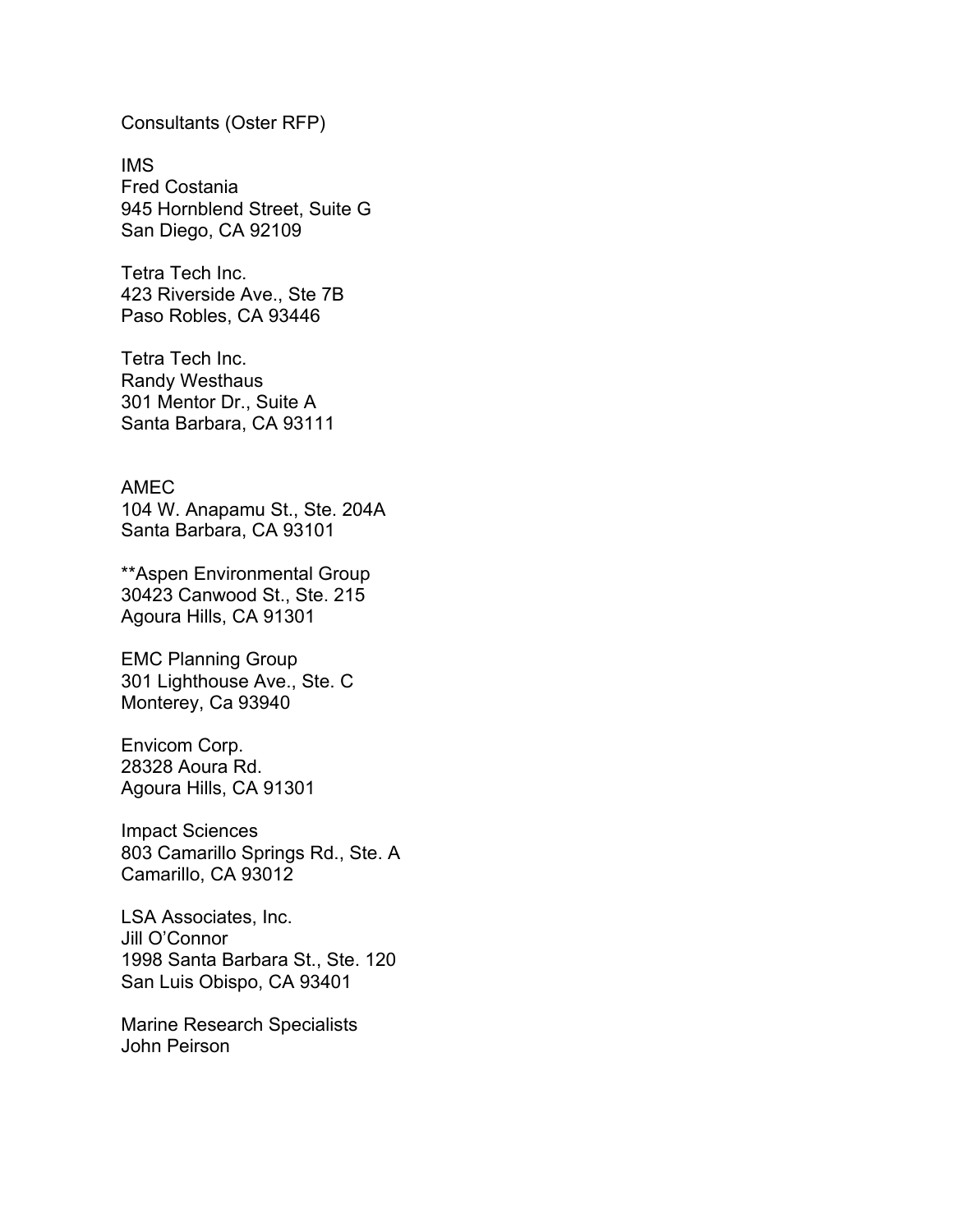3140 Telegraph Rd., Ste. A Ventura, CA 93003-3223

Padre Associates, Inc. 369 Pacific St. San Luis Obispo, Ca 93401

PMC 2729 Prospect Park Dr., Ste. 220 Rancho Cordova, CA 95670

Rincon Consultants 1530 Monterey St., Ste. D San Luis Obispo, CA 93401

**SWCA** 1422 Monterey St., Ste. C200 San Luis Obispo, CA 93401

Northwest Hydraulic Consultants 80 South Lake Ave., Ste. 800 Pasadena, CA 91101

Entrix 2300 Clayton Rd., Ste. 200 Concord, CA 94510

Stetson Engineers Inc. 2171 E. Francisco Blvd., Suite K San Rafael, CA 94901

NewFields River Basin Services, LLC 1668 Capistrano Ave. Berkeley, CA 94707

URS Corp. 2625 S. Miller St., Ste. 104 Santa Maria, Ca 93455

Balance Hydrologics, Inc. 800 Bancroft Way, Suite 101 Berkeley, CA 94710